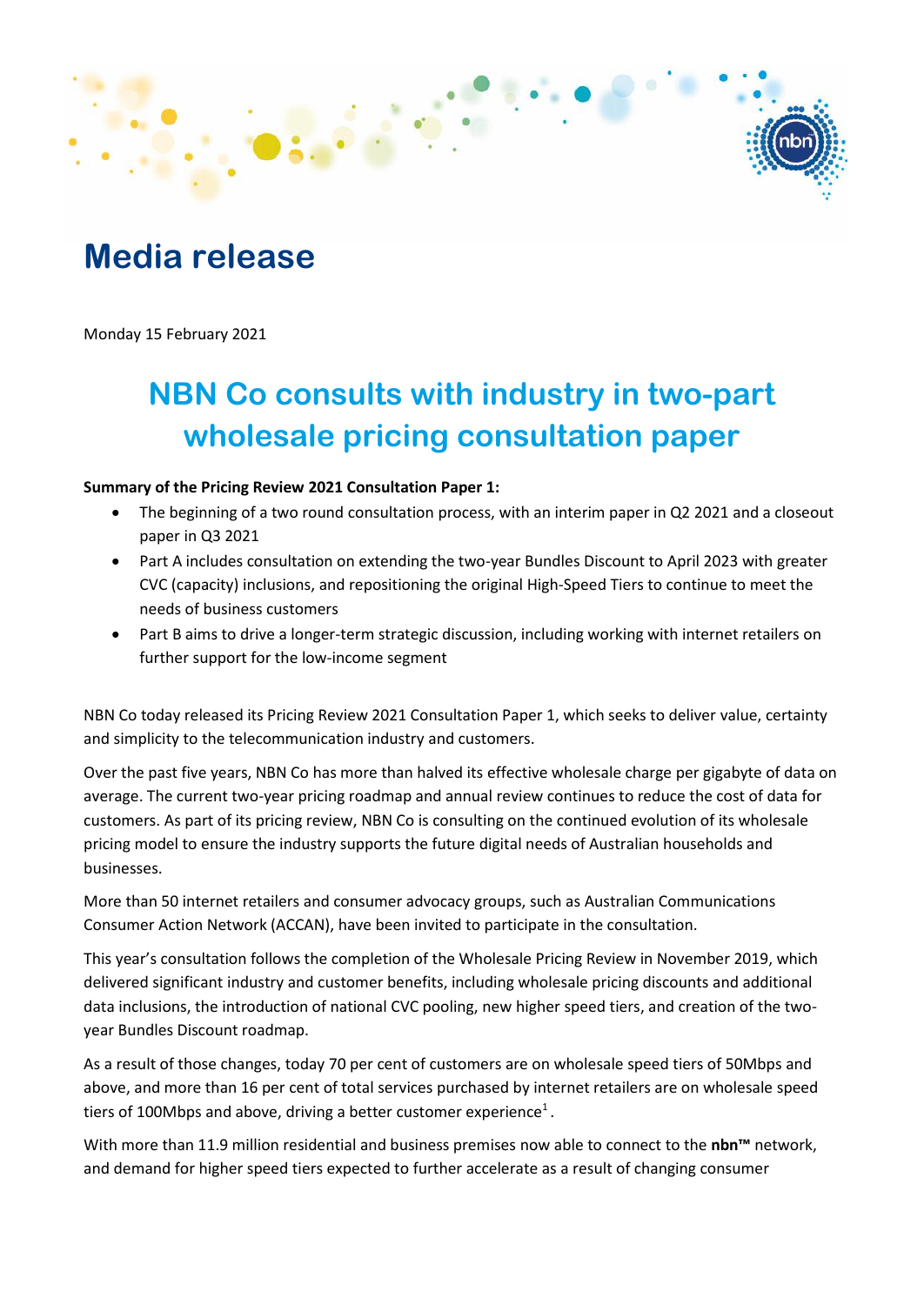broadband needs, the aim of the Pricing Review 2021 paper is to continue to find solutions to meet Australia's digital future, with a focus on underpinning value, simplicity and certainty for the industry and customers.

As part of the scope of this paper, NBN Co will examine possible alternatives to the current bundle discount for Access Virtual Circuit (AVC) and Connectivity Virtual Circuit (CVC), which respectively serve as an access charge based on speed tier and capacity charge.

The consultation paper also seeks feedback on proposed wholesale discounts and data inclusions in the twoyear Bundles Discount roadmap to April 2023, solutions for a long-term low-income offer, repositioning the original higher speed tiers to meet the future needs of business customers, while also aiming to simplify how the company does business with internet retail providers.

### **NBN Co Chief Customer Officer, Brad Whitcomb, said:**

"COVID-19 has further accelerated the digitisation of the Australian economy and society. Australians rely on broadband services to work from home, participate in online learning, stream entertainment, and access a range of essential services such as telehealth.

"We see this consultation as an important opportunity for the industry to ensure that we can continue to evolve our framework to meet growing data consumption and develop solutions to continue to support Australia's digital future in a commercially sustainable way."

### **Part A of the Consultation Paper**

As part of the Wholesale Pricing Review 2019, NBN Co committed to providing a two-year Bundles Discount Roadmap to give the industry greater certainty, which led to significant wholesale discounts and data inclusions introduced across all speed tiers from May 2020 to April 2022. In Part A of the new consultation paper, NBN Co is seeking feedback on extending the two-year Bundles Discount roadmap by a further 12 months from May 2022 to April 2023.

Mr Whitcomb said: "In May 2021, we will be proceeding with the planned higher data inclusions for the 50/20 Mbps, 25/5 Mbps speed tiers and Wireless Plus Bundles, which will range from 11 per cent to 20 per cent of additional capacity at no extra cost to retailers. On 1 December 2020, we brought forward significant additional data inclusions for selected higher speed tiers to meet the data demands of customers at that time."

In the 2022-23 roadmap, NBN Co is seeking feedback on two options. Option one proposes maintaining the bundles discount effective charge across all wholesale speed tiers at the May 2021 levels<sup>3</sup> and increasing CVC capacity inclusions by between 0.10 Mbps to 0.50 Mbps in May 2022 at no extra cost to retailers.

Option two proposes rebalancing the CVC charges for the 50Mbps and faster bundles by increasing the AVC charge by \$2 but providing up to an additional \$2.80 worth of CVC inclusions over and above the inclusions proposed in Option 1. This is effectively a 17 per cent to 29 per cent discount for the additional CVC inclusions.

Mr Whitcomb said: "We believe both options deliver the industry real choice in managing future data demand."

Part A of the paper will also seek feedback on repositioning the original higher wholesale speed tiers of 250/100 Mbps; 500/200 Mbps and close to 1000/400<sup>2</sup> Mbps under the TC4 Bundles Discount to better serve small and medium sized businesses.